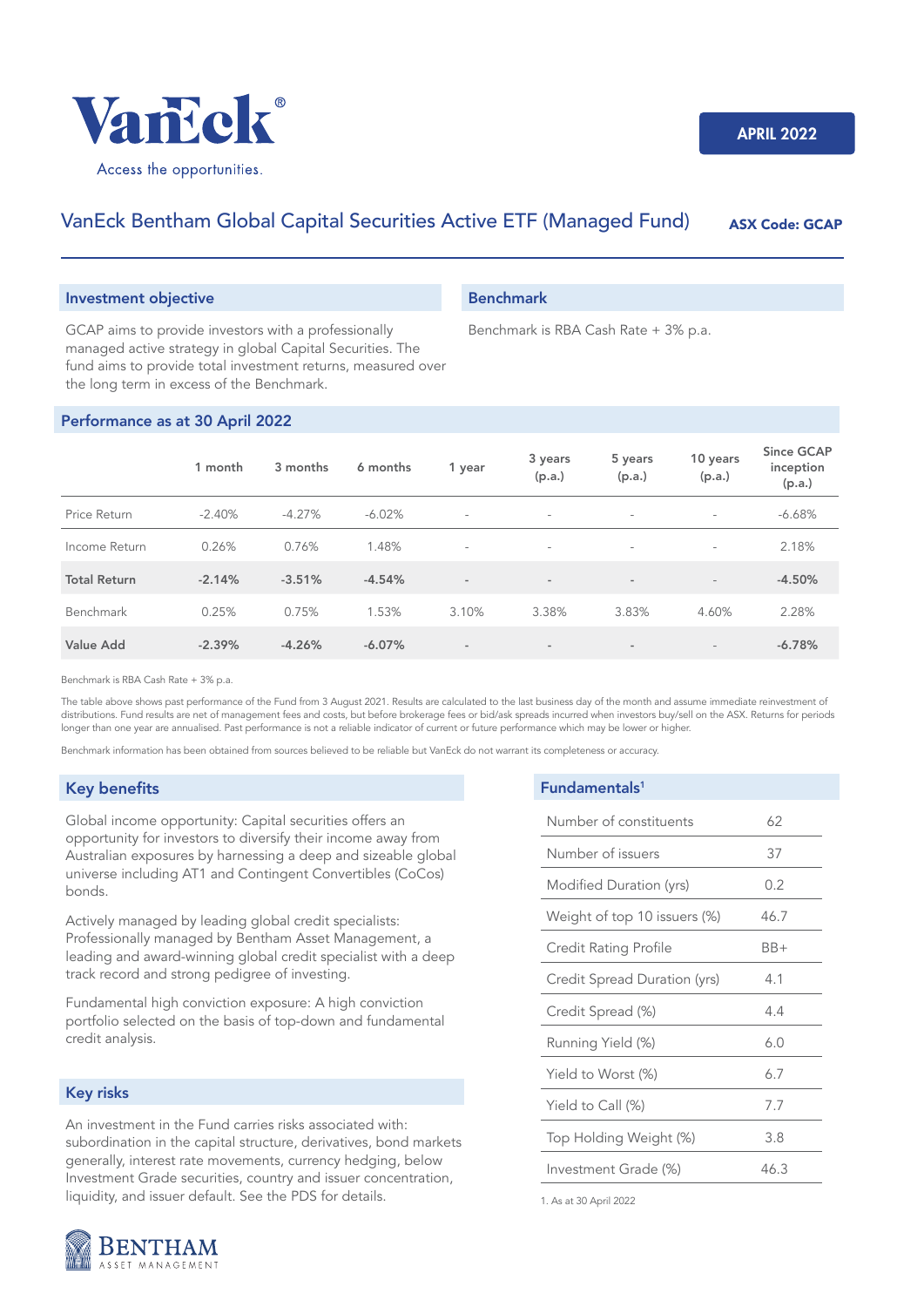| <b>Monthly Dividends History (CPU)</b> |     |     |  |                             |  |     |      |     |     |                            |        |      |
|----------------------------------------|-----|-----|--|-----------------------------|--|-----|------|-----|-----|----------------------------|--------|------|
| <b>Financial Year</b>                  | Aug | Sep |  | Oct Nov Dec                 |  | Jan | Feb. | Mar | Apr | May                        | Jun    | YTD. |
| 2022                                   | 2.5 | 2.5 |  | 2.5 2.5 2.5 2.5 2.5 2.5 2.5 |  |     |      |     |     | the company of the company | $\sim$ | 22.5 |

Source: VanEck. Past dividends are no indicators of future dividends. CPU is Cents per Unit. Since GCAP inception, 3rd August 2021.

# Market and Portfolio commentary

The VanEck Bentham Global Capital Securities Active ETF (Managed Fund) (GCAP) fell 2.14% during the month of April 2022 underperforming its benchmark, RBA cash rate + 3.0%.

The global bank capital securities market experienced negative returns in April as risk sentiment soured on the back of higher inflation and recession fears. Global bank equity indices were weaker over the month (USA -10.2%, EU -5%) despite the first quarter earnings season largely beating analyst expectations. We continue to view the increased uncertainty as relating more to earnings growth rather than as a fundamental credit issue that threatens the payment of hybrid coupons.

As noted, the 1Q22 results season surprised to the upside characterised by higher earnings from global markets activities and improved lending margins and volumes. Non-performing loans, excluding Russian exposures, were stable, but the underlying economic/growth outlook remains uncertain. Therefore, European banks generally remain prudent, retaining COVID provisions, and in some cases adding modest overlays for the increasing uncertainty. Banks, globally, continue to hold substantial capital buffers and we think they are well positioned to manage the current environment.

GCAP finished the month with a Yield to Worst of 6.65%, an increase of 1.22% from the previous month of 5.43%. The Fund's average credit quality remains unchanged, credit duration is 4.0 years and interest rate duration 0.22 years. The Fund holds 62 securities across 37 issuers. GCAP has no direct Russian bank exposure.

The underperformance of global capital securities increases the opportunity, relative to ASX listed hybrids, which delivered a 0.39% net return for the month. We believe that the higher spreads on global capital securities will result in favourable risk adjusted returns over the medium term.

The Fund's top exposures include Citigroup, Commerzbank AG, Rabobank, Credit Suisse Group and JP Morgan. The Fund's currency exposure is hedged back to AUD, and interest rate exposure is hedged; meaning the portfolio return is relatively unaffected by changes in bond yields or currency.

Credit Summary



Source: VanEck, as at 30 April 2022.

## Regional Allocation



Source: VanEck, as at 30 April 2022.

#### Portfolio Allocation



Source: VanEck, as at 30 April 2022.